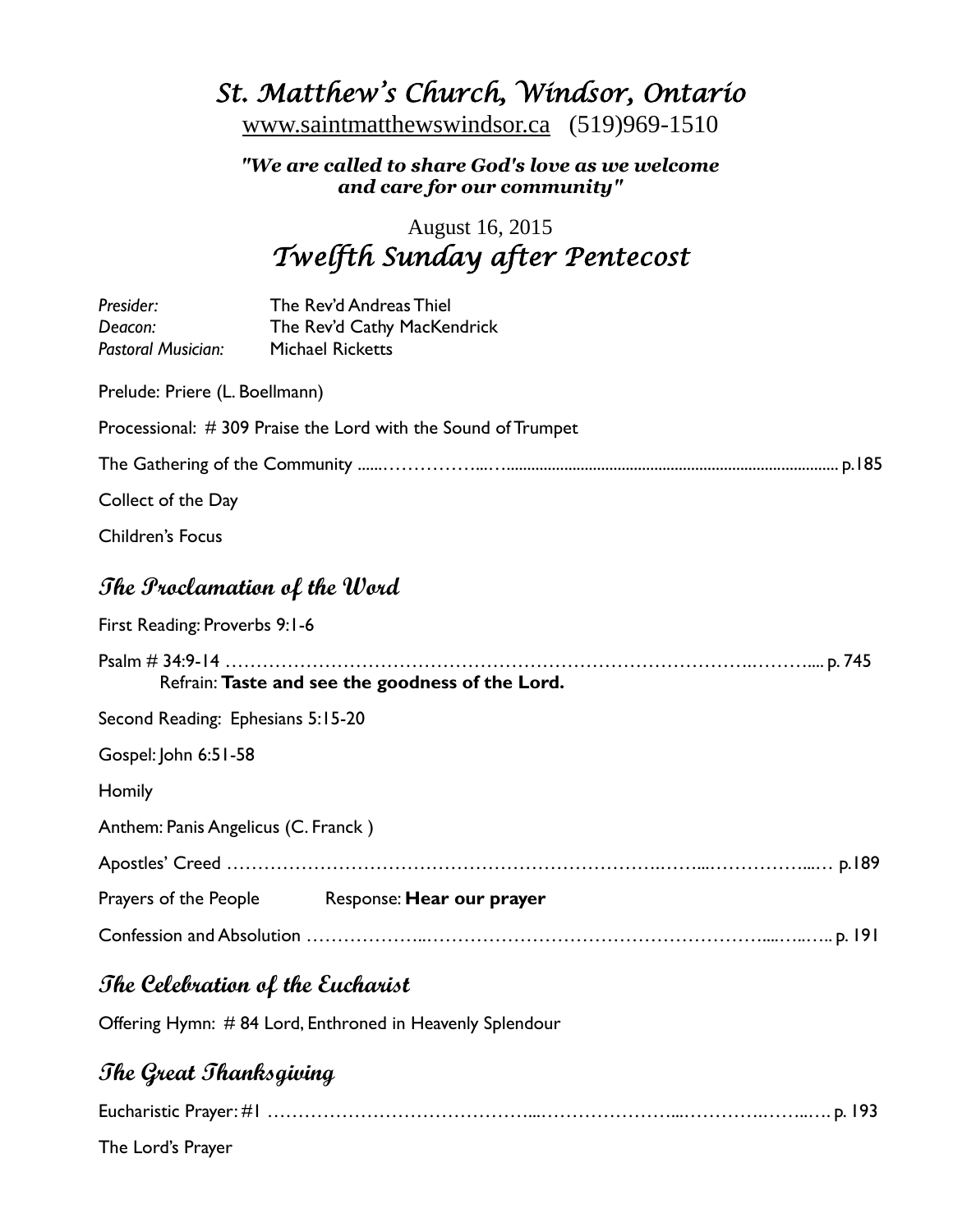| Presider:<br>All:                | "I am the bread of life," says the Lord.<br>"Whoever comes to me will never be hungry;<br>whoever believes in me will never thirst."<br>Taste and see that the Lord is good;<br>happy are they who trust in him! |  |
|----------------------------------|------------------------------------------------------------------------------------------------------------------------------------------------------------------------------------------------------------------|--|
| Lamb of God                      |                                                                                                                                                                                                                  |  |
|                                  | Communion Procession: To this Table, Lord, We Come (H. Hughes)                                                                                                                                                   |  |
|                                  |                                                                                                                                                                                                                  |  |
| <b>Parish Announcements</b>      |                                                                                                                                                                                                                  |  |
|                                  | Recessional Hymn: Songs of Praise Bk 1, #23 What Is This Place?                                                                                                                                                  |  |
| Postlude: Allegro (L. Boellmann) |                                                                                                                                                                                                                  |  |
| * * * * *                        |                                                                                                                                                                                                                  |  |
|                                  | <b>Welcome visitors</b> – We are blessed you are with us. Please let us know how we can serve you. If you<br>desire, there are "Visitor's envelopes" on the table in the narthex (foyer) for your use.           |  |
|                                  |                                                                                                                                                                                                                  |  |

#### **Scheduled Ministers for Today's Liturgy:**

**Cantors:** Matthew Bulley, Nicole Sussens, Margaret Kissau **Clarinet :** Gordon Drake **Lector:** Dianna Iannicello **Server:** Erin Henderson **Intercessor:** Andy Hahn **Collection Supervisor**: Andy Hahn **Sidespersons**: Andy Hahn, Paul Finlayson, Helen Cahill, Joan Mallender **Communion Ministers**: Vicky Paraschak, Doug Warford

**Scripture readings for Sunday, August 23, 2015 –** Joshua 24:1-2a, 14-18; Ps. 34:15-22; Ephesians 6:10-20; John 6:56-69.

**People who are ill and/or in hospital –** If you know of someone who is in hospital, please let either Rev. Andreas or Rev. Cathy (519 966 5729) know so that they might have a pastoral visit.

**Outreach Ministries** – Remember your gifts to Hiatus House, the Downtown Mission, the Marlborough Breakfast Program, and the ministry to the South West Detention Centre.

**Would you like a pastoral visit? –** Please let Rev'd Andreas know (519-969-1510, church; 226-345- 5085, cell) to arrange a mutually convenient time.

**Canterbury College** – are preparing a welcome basket for their students this September. **Our last day for donations is August 23**. Items needed are: cleaning supplies, toilet paper and paper towels, dish detergent, laundry detergent and fabric softener. A box is in the Narthex. Thank you for supporting our local Anglican College.

**Craft Guild Weekend - Aug 21 (6-9pm) & 22 (10-4pm)** - at the home of Beth Felet (764 D'Andrea Court). All are welcome - many hands make light work! This will be the last weekend that will involve non-food-based crafts, and we have a lot of projects to complete. Please consider coming out even for a short time - all skill levels are welcomed and the fellowship is awesome!